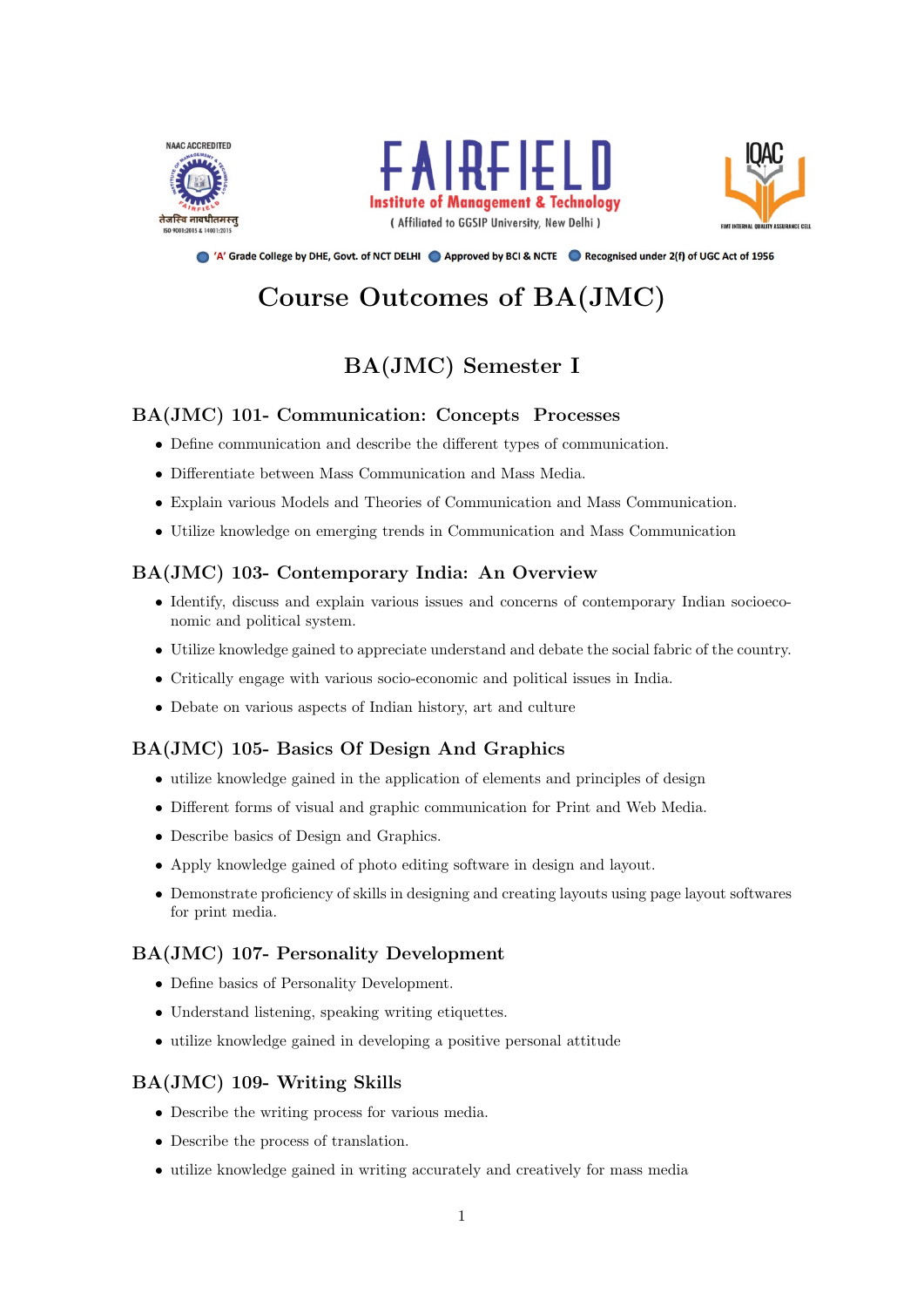# BA(JMC) Semester II

### BA(JMC) 102- Print Journalism

- Define Journalism and News.
- Describe techniques of writing reporting beats.
- Explain the structure and functions of a news room.
- utilize knowledge gained in editing designing of a print layout of newspaper, magazine and journal

### BA(JMC) 104 - Media Laws And Ethics

- Define Freedom of Press as per Article 19(1) (a) of the Indian Constitution
- Explain reasonable restrictions in freedom of press.
- Describe the need importance of the Press Council of India
- Utilize knowledge gained in coverage of judicial proceedings, Parliament and State Legislature

### BA(JMC) 106- Still Photography

- Define Photography
- Describe the parts of a digital camera and their functions.
- Describe various lights and lighting applications.
- Demonstrate proficiency of knowledge in Photo Journalism

### BA(JMC) 108- Health Communication

- Define Public Health
- Describe need and importance of Health Communication
- Utilize knowledge gained in reporting and writing on health lifestyle issues

### BA(JMC) 110- Sports Journalism

- Explain types and techniques of sports reporting and writing.
- Describe the importance of sports management and regulatory organizations.
- Utilize knowledge gained to promote physical and mental well-being through sports.
- Define Sports Journalism

### BA(JMC) Semester III

#### BA(JMC) 201- Development Communication

- Define and describe the process of Development Communication.
- Explain the models and paradigms of Development Communication.
- utilize the knowledge gained in designing social media marketing campaign on a development issue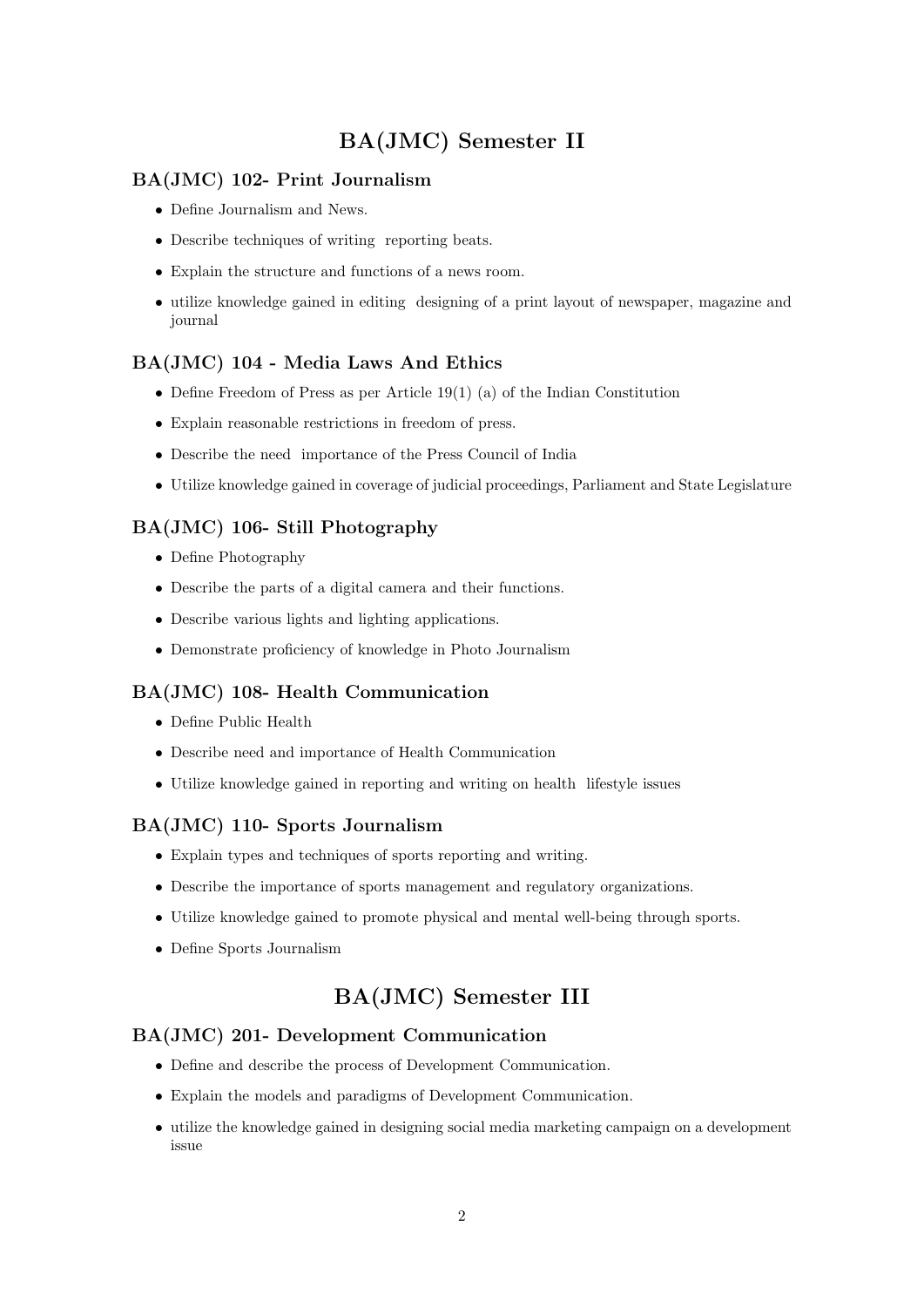### BA(JMC) 203- Basics Of Radio Programming And Production

- Describe radio as a medium of mass communication.
- Describe various formats of radio programme.
- describe the process of radio programme production evaluation

### BA(JMC) 205- Basics Of Video Camera, Lights And Sound

- Describe video camera operations and functions.
- Describe camera movements, mounts, shots, angles and compositions.
- describe the methods of recording and in-cam editing
- Describe techniques of lighting for video production.

#### BA(JMC) 207- Radio Jockeying And News Reading

- Describe the structure and functioning of radio FM channel.
- Describe the presentation techniques used by Radio Jockey/ News Reader.
- utilize knowledge gained in presentation of a radio programme for transmission

### BA(JMC) 209- Video Editing

- Describe the concept process of video editing.
- Describe various types of video editing.
- Describe the process of packaging and archiving

### BA(JMC) Semester IV

### BA(JMC) 202- Basics Of Advertising

- Define advertising and brand.
- Describe functions and types of advertising agency.
- Describe various elements of an advertisement.
- utilize knowledge gained to plan and design advertising campaign

#### BA(JMC) 204- Basics Of Public Relations

- Define Public Relations
- Describe role and importance of Public Relations.
- Describe the functions of PR agency
- Utilize knowledge gained in planning and designing a public relations campaign

#### BA(JMC) 206- Television Programming And Production

- Define TV as a medium of mass communication
- Distinguish and differentiate various TV programme formats
- Describe the process of production of TV programme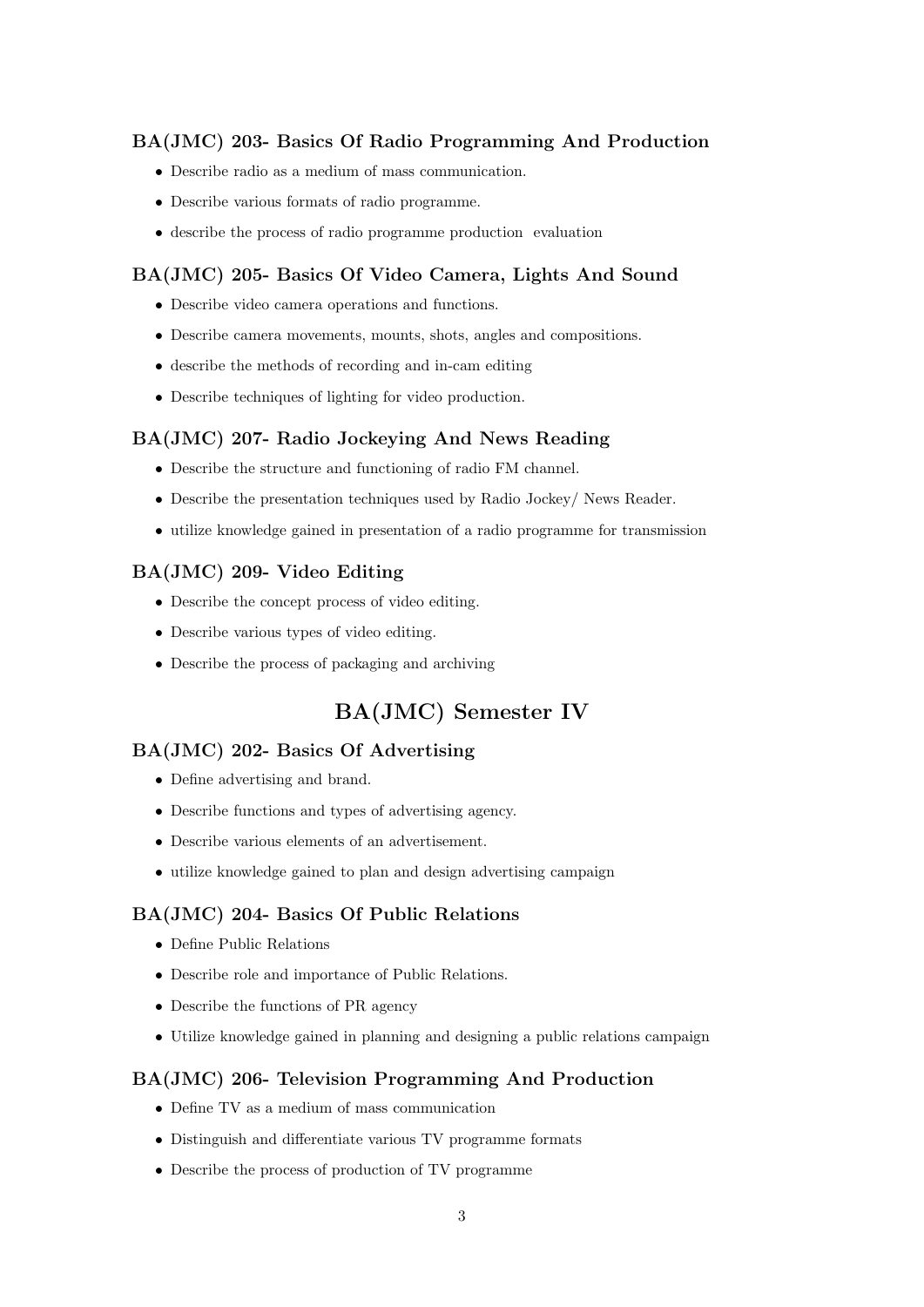### BA(JMC) 208- Television News: Reporting And Anchoring

- Describe the structure and functioning of TV news channel
- Explain the role and responsibilities of TV News Reporter and Anchor
- Utilize knowledge gained in writing and presenting TV news

### BA(JMC) 210- Corporate Communication

- Define corporate and Corporate Communication
- Describe shift from PR to Corporate Communication
- Utilize knowledge gained for Corporate Branding

## BA(JMC) Semester V

#### BA(JMC) 301- Basics Of New Media

- Describe New Media technology for mass communication
- Explain the use of online discussion forums keeping in mind cyber law and ethics.
- Understand the applications of New Media.
- Utilize knowledge gained to design and manage a website

### BA(JMC) 303- Media Research

- Define Media Research
- Explain the process of Media Research.
- Describe the Research methodology for Media.
- Describe the steps involved in report writing

#### BA(JMC) 305- Event Management

- Define event and Event Management.
- Describe organizational structure and functionaries of an event management company.
- Explain the process of organizing an event.
- Utilize knowledge gained to assess and evaluate an event

#### BA(JMC) 307- Digital Media Marketing

- Describe the concept of social media marketing for online communication.
- Explain the concept of social business.
- Utilize knowledge gained to create and maintain social networking platforms for business

#### BA(JMC) 309- Film Appreciation

- Describe film as a medium of communication.
- Describe the evolution of World Cinema.
- Explain the emerging trends in contemporary Indian cinema.
- Utilize knowledge gained to appreciate and review a film